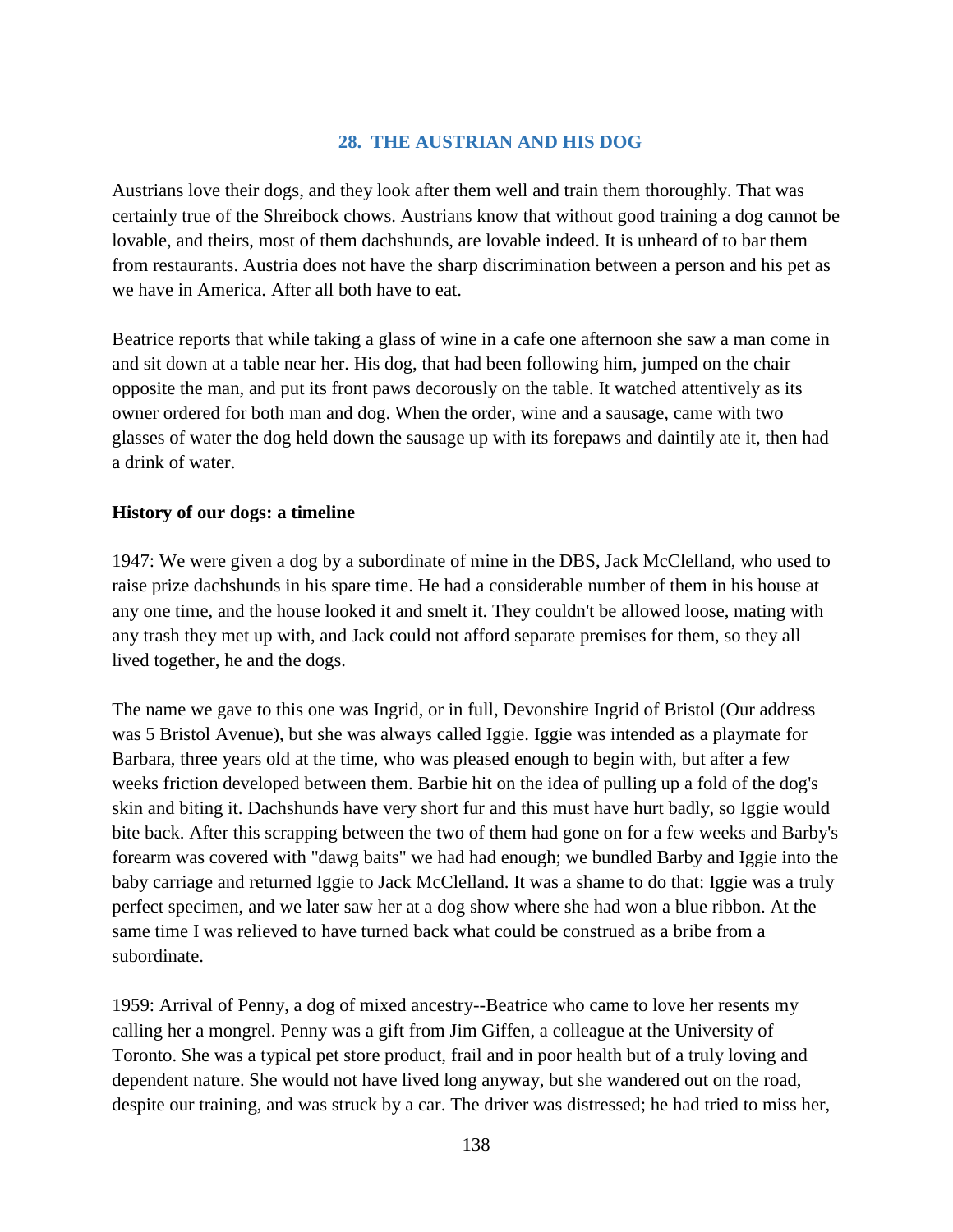but she just ran under a wheel. She limped back to the house where she died, probably of heart failure. I remember Barby, then a student at Forest Hill Village School, tenderly picking her up and placing her on a cushion. She lived only a day or two after her accident. We took her to a veterinarian, who couldn't do much but bury her. But her short life was enough to show us the companionship that a dog offers, something the aristocratic Lady Ingrid of Bristol had not taught us. We just had to get another.

1959: Our third, Bonnie, was a beagle, a noble, courageous dog, bought not from a pet store but from a kennel. (She had papers, but we never registered them, not intending to put her into a competition.) Beagles at their origin were working dogs--they hunted rabbits. I remember the day she was brought home, Barby put a string on her and was following her across the lawn, while tiny Bonnie, a few weeks old, ran up and down with her nose to the ground, presumably trying to pick up the spoor of a rabbit.

Their hereditary prey was hardly formidable, but Bonnie was formidable; she would stand up to a dog several times her size, and the other would slink away. She never had to fight: she was protected not by physical but by moral force. On one occasion Beatrice was walking with Bonnie on a leash in a park in front of the Belmont High School. Along came two Dobermans running unleashed, and Bonnie stood in their path, simply stopping them with her gaze. The owner of the Dobermans came up and cried "Call off your dog!" "Call off yours," Beatrice replied; "my dog is leashed, yours are not." The man and his dogs slunk off.

Bonnie was also the most intelligent of the four we had. And she was also the one that most enjoyed eating. On one occasion Beatrice had a cake in a box on the kitchen table, and in a hurry before going out she just left it without thinking. Sure enough Bonnie, probably after jumping several times, got it down, and enjoyed a feast. Then she stuffed the box under the refrigerator. An almost perfect crime. Unfortunately she was disturbed during the work of concealing the box by Beatrice's return, and she left an identifiable part of the paper hanging out in plain sight. Beatrice gave her a severe talking to--that was the most severe chastisement Bonnie--or any other dog or child--ever had from this mistress of the house.

1970: Wally was our fourth and last dog. He was a dachshund, with a long body suspended on short legs that kept him close to the ground. His ancestors were hunters of badgers, and with that shape he could comfortably pursue one down a badger hole. Our Wally never had an opportunity to exercise the hereditary occupation. Nor did he ever find out about sex. In fact none of our dogs ever found out about sex. Whether because Wally came after Bonnie, or because of the latter's moral force referred to above, he always stayed close to her. Once when Wally was lost in the woods of New Hampshire we sent Bonnie out to look for him and she returned with Wally trailing her. .